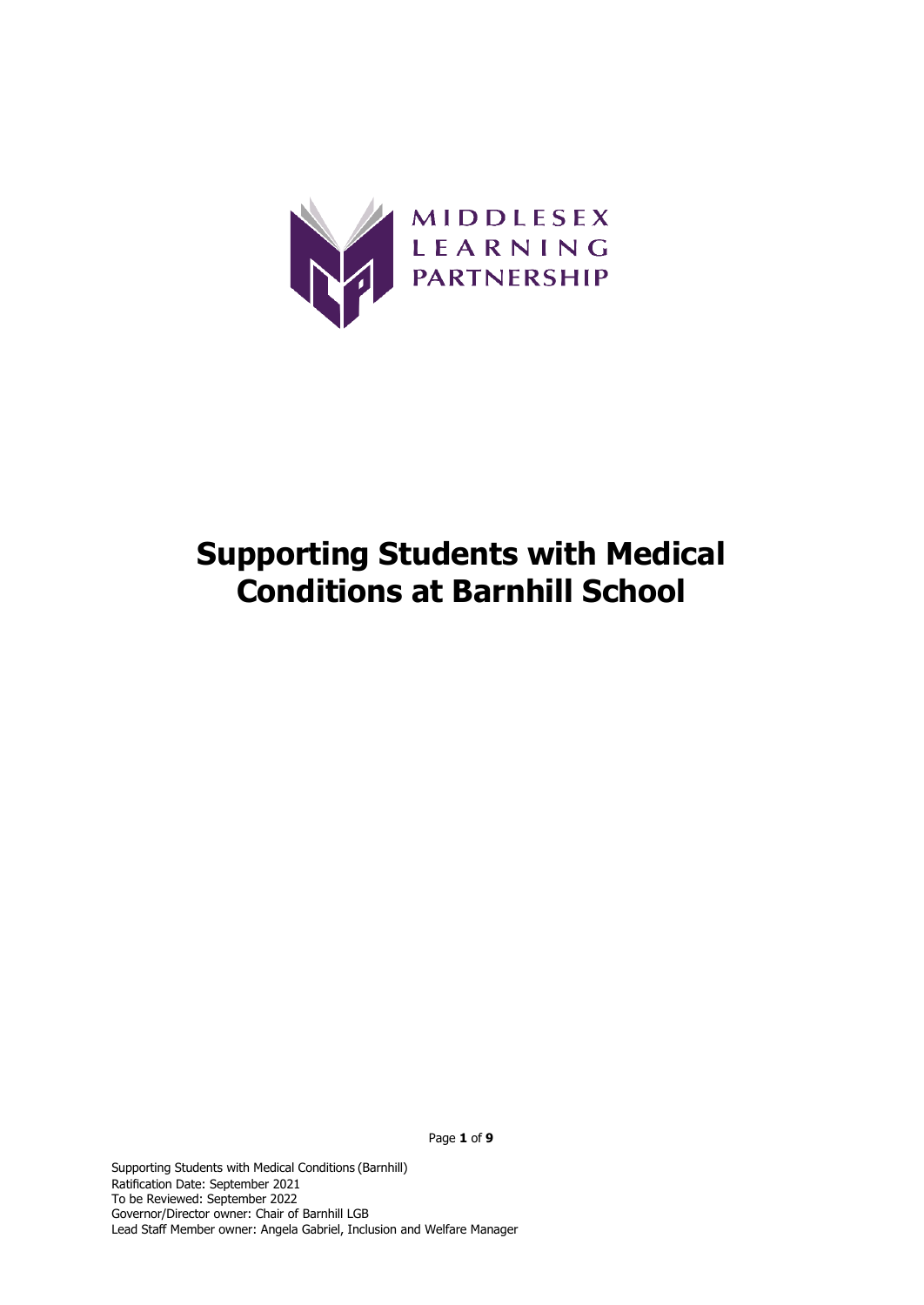# **CONTENTS**

Policy Statement and Principles

Roles and Responsibilities

Administration of Medication

Storage of Medication

Record Keeping in an Emergency

Unacceptable Practice

**Complaints** 

Appendix

Page **2** of **9**

Supporting Students with Medical Conditions (Barnhill) Ratification Date: September 2021 To be Reviewed: September 2022 Governor/Director owner: Chair of Barnhill LGB Lead Staff Member owner: Angela Gabriel, Inclusion and Welfare Manager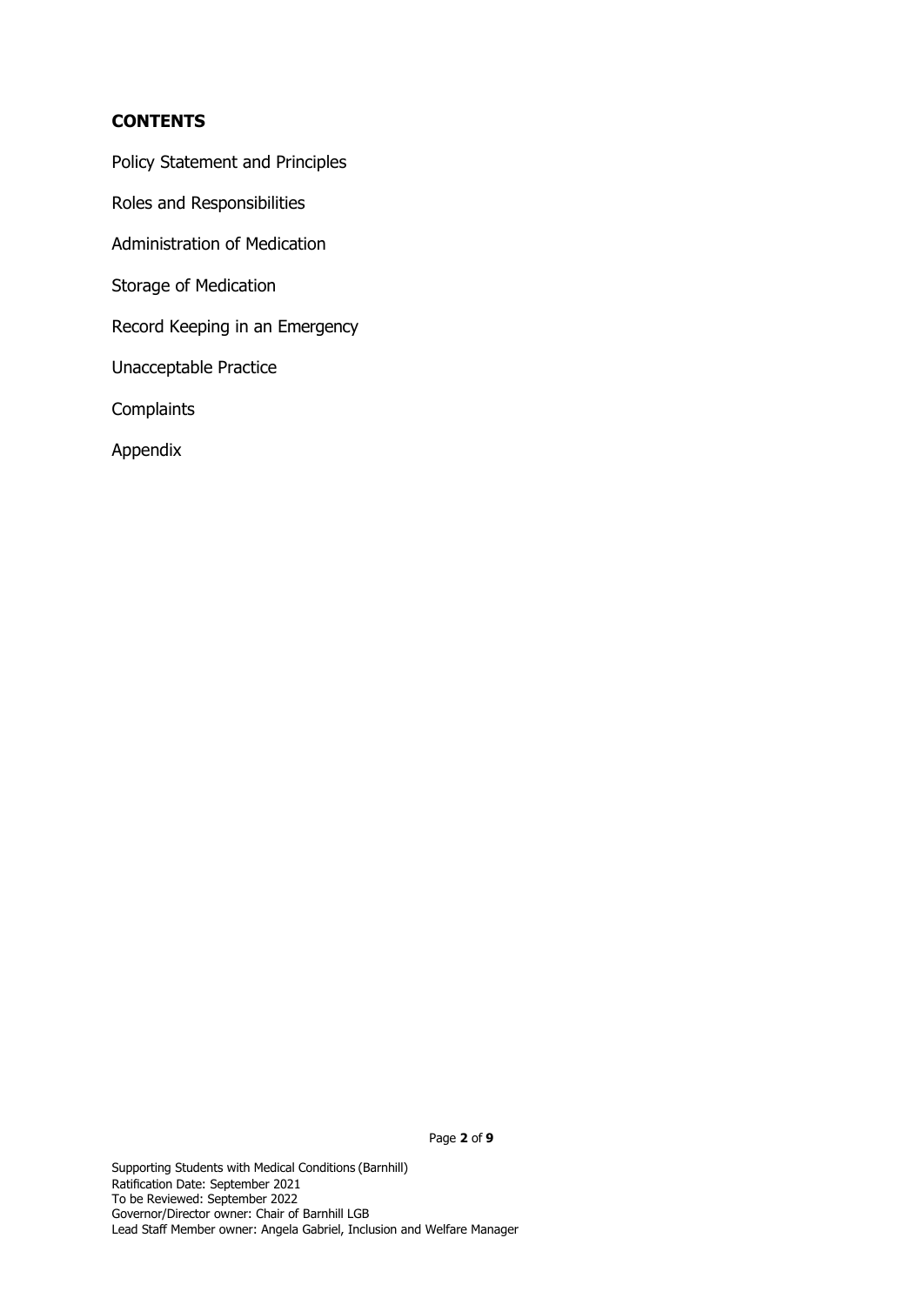# **Policy Statement and Principles**

The school is an inclusive community that aims to support and welcome students with medical conditions. This school understands its responsibility to make the school welcoming, inclusive and supporting to all students with medical conditions and provide them the same opportunities as others at the school.

We will help to ensure they can:

- Be healthy
- Stay safe
- Enjoy and achieve
- Make a positive contribution
- Achieve economic well-being

The school ensures all staff understand their duty of care to children and young people in the event of an emergency.

Staff receive ongoing training and are regularly updated on the impact medical conditions can have on students. The training agenda is based on a review of current healthcare plans.

All staff feel confident in knowing what to do in an emergency.

This school understands that certain medical conditions are serious and can be potentially life threatening, particularly if ill managed or misunderstood.

This school understands the importance of medication being taken as prescribed.

All staff understand the common medical conditions that affect children at this school.

This school has consulted on the development of this medical condition policy with a wide range of key stakeholders within both the school and health settings. The policy and supporting documents are based on Department for Education statutory guidance (Sept 2014) **Supporting pupils at school with medical conditions**

These key stakeholders include:

- Students with medical conditions
- Parents of children with medical conditions
- Staff
- **Governors**

The implementation of the medical conditions policy will be announced on the school website and by a clear communication plan for staff, parents and students to ensure its full implementation. Ongoing staff training will be provided.

This school ensure that the whole school environment is inclusive and favourable to students with medical conditions. This includes the physical environment, as well as social, emotional, sporting and educational activities.

Page **3** of **9**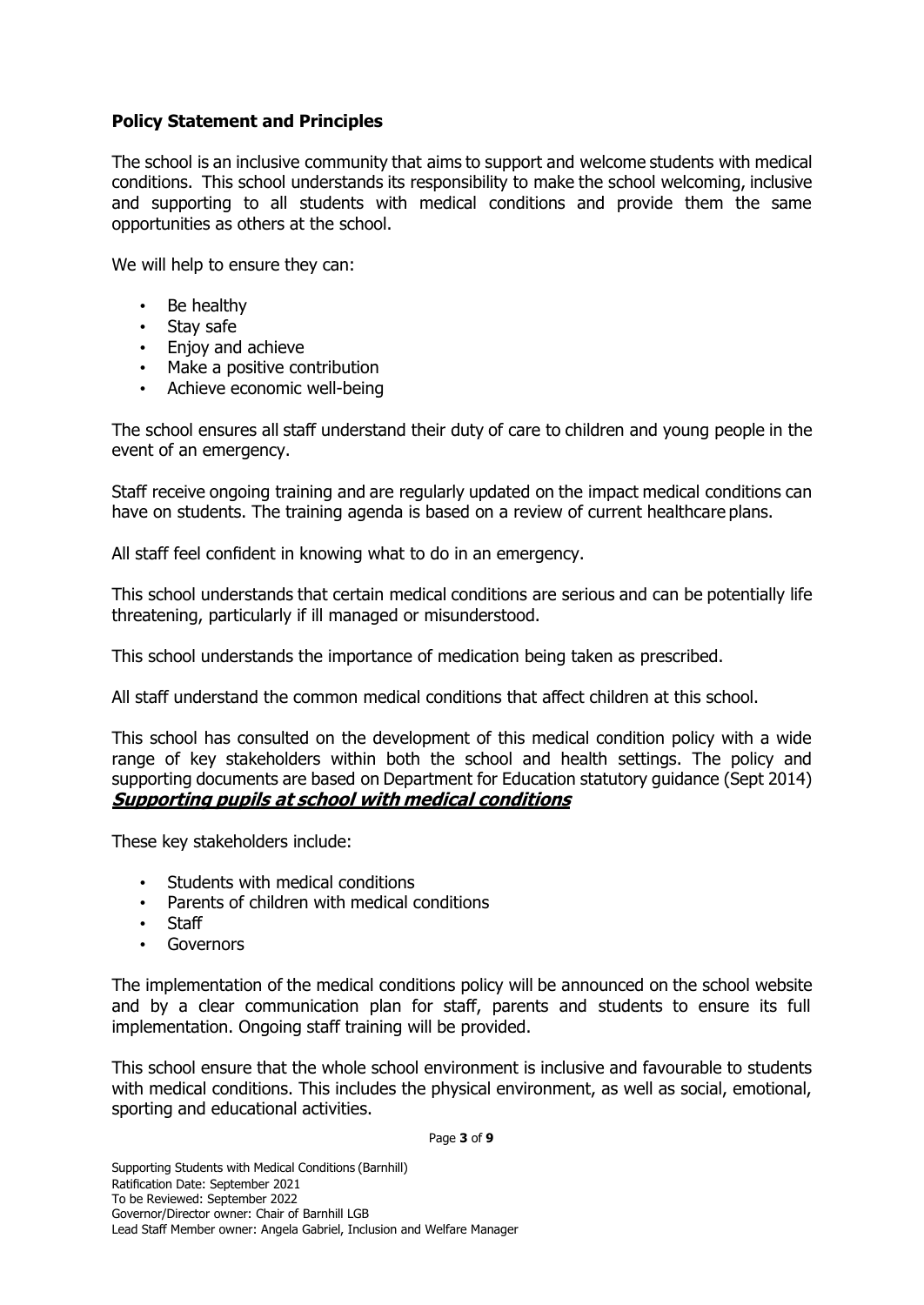# **Roles and Responsibilities**

**Parents and Guardians** – are responsible for notifying the School and Attendance Wellbeing Team by letter or by telephone of the following:

- What medical conditions their child has
- If they have an individual Healthcare Plan
- Daily medical needs and for trips/residential
- Changes to condition
- Providing labelled medication

## **Students are responsible for:**

• Ensuring they inform responsible adults on how their condition affects them

## **The Governing Body is responsible for:**

- Ensuring health and safety measures for staff and students
- Ensuring risk assessments are inclusive of students with medical conditions
- Ensuring the medical policy is kept up to date
- Report on medical policy success and improvement
- Providing indemnity to staff who volunteer to administer medication

## **The Headteacher is responsible for:**

- Ensuring the school is inclusive and welcoming
- Ensuring that medical policy is in keeping with local and national guidance and frameworks
- Liaison between interested parties, ensure policy is implemented and kept up to date
- Ensuring training for staff

# **Teachers and other school staff are responsible for:**

- Awareness of triggers and symptoms of conditions and how to act in an emergency
- Knowing which students have a medical condition
- Allowing students immediate access to emergency medication
- Communicating with parents if child unwell
- Ensuring students have their medication when out of the classroom
- Being aware if students with medical conditions suffer bullying or need extra social support
- Understanding common medical conditions and impact on students
- Ensuring all students with medical conditions are not excluded unnecessarily from activities
- Ensuring students with medical conditions have adequate medication and sustenance during exercise
- Being aware how medical conditions can affect school work
- Liaising with parents if child's learning is suffering due to medical condition
- Using opportunities to raise awareness of medical conditions

# **Other health professionals are responsible for:**

- Helping update school's medical policy
- Helping provide regular training to school staff on common medical conditions
- Providing information about additional training

Page **4** of **9**

Supporting Students with Medical Conditions (Barnhill) Ratification Date: September 2021 To be Reviewed: September 2022 Governor/Director owner: Chair of Barnhill LGB Lead Staff Member owner: Angela Gabriel, Inclusion and Welfare Manager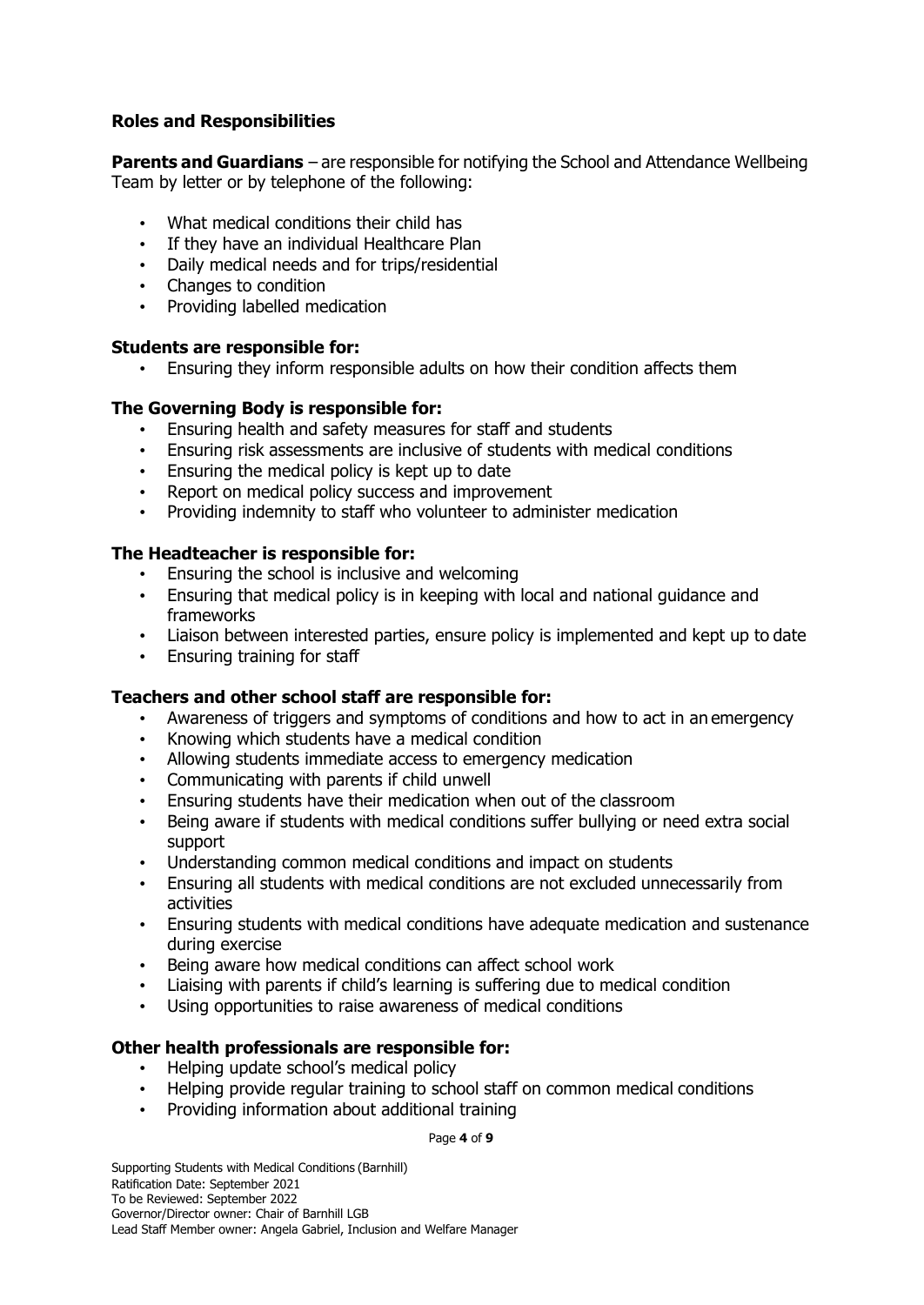- Giving immediate help to casualties in school
- Ensuring ambulance or other professional help is called when necessary

### **SENDCO/Pastoral Support/Welfare Officer are responsible for:**

- Helping update school's medical policy
- Knowing which students have SEN due to their medical condition
- Ensuring teachers make arrangements if student needs special consideration
- Ensuring students with medical conditions are not excluded unnecessarily from activities

#### **Monitoring of Individual Healthcare Plans**

This school uses Individual Healthcare Plans to record important details about Individual children's medical needs at school, their triggers, signs, symptoms, medical and other treatments. Further documentation can be arranged to the Individual Healthcare Plan if required.

- If a student has a short-term medical condition that requires medication during school hours, a medication form plus explanation is sent to the student's parents to complete.
- The parents, healthcare professional and student with a medical condition, are asked to fill out the student's Individual Healthcare Plan together. Parents then return these completed forms to the school.
- The school ensures that a relevant member of school staff is also present if required to help draw up an Individual Healthcare Plan for students with complex healthcare or educational needs.

Visually, this is represented in the table.

•Parent or healthcare professional informs school that the child has been newly diagnosed, or is due to attend a new school, or is due to return to school after a long-term absence, or that needs have changed.

- •Attendance and Wellbeing Team member to whom this has been delegated, coordinates a meeting to discuss the child's medical support needs, and identifies member of school staff who will provide support to the student
- •Meeting to discuss and agree on need for IHCP to include key school staff, child, parent, relevant healthcare professional and other medical/ health clinician as appropriate (or to consider written evidence by them)
- •Developing IHCP in partnership agree who leads on writing it. Input from healthcare professional must be provided
- •School staff training needs identified

•Healthcare professional commissions/delivers training and staff signed off as competent - review date agreed

•IHCP implemented and circulated to all relevant staff

•IHCP reviewed annually or when condition changes. Parents or healthcare professional to initiate

Page **5** of **9**

Supporting Students with Medical Conditions (Barnhill) Ratification Date: September 2021 To be Reviewed: September 2022 Governor/Director owner: Chair of Barnhill LGB Lead Staff Member owner: Angela Gabriel, Inclusion and Welfare Manager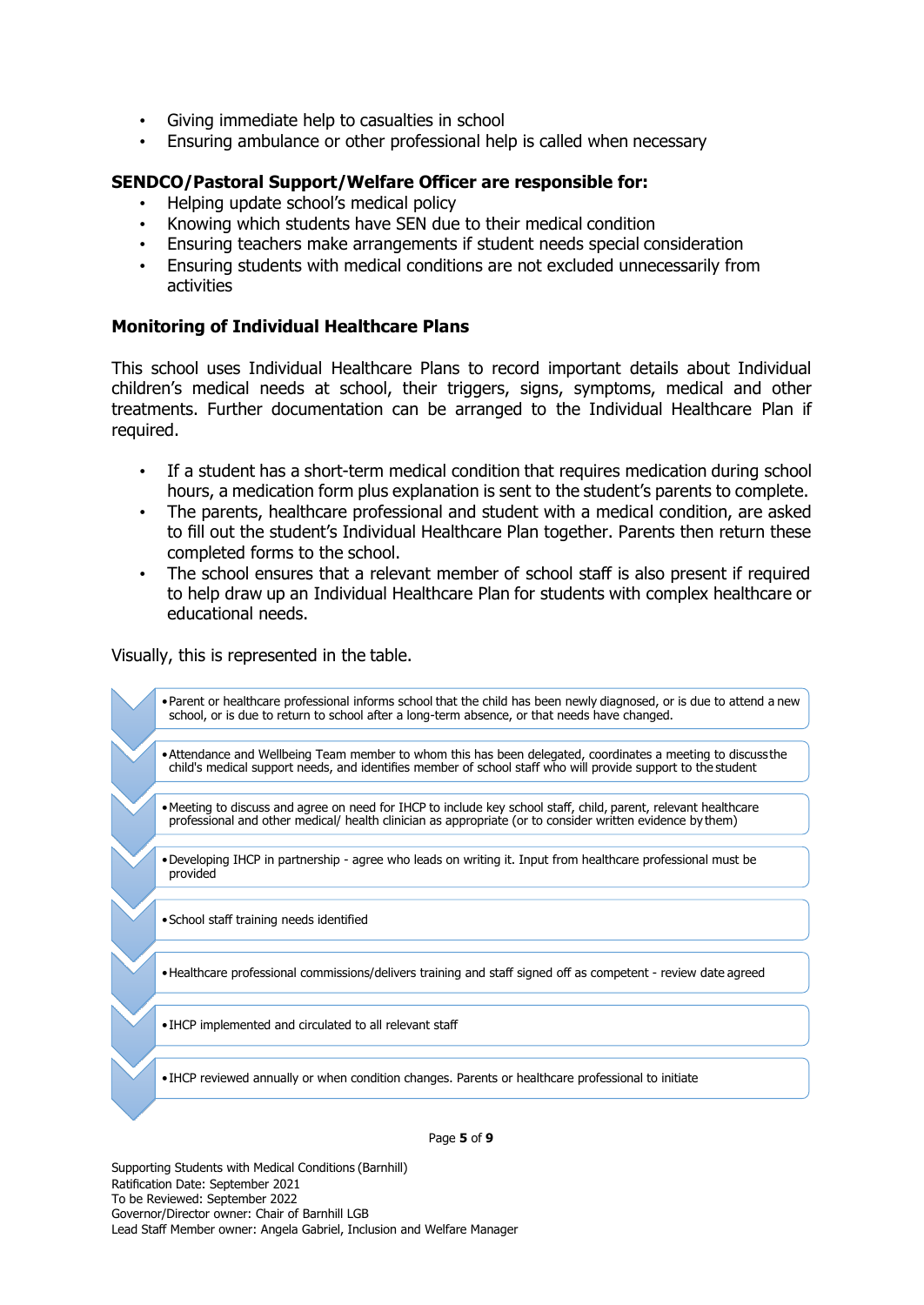# **School Health Care Register**

• List on Moodle updated as required, Wellbeing Team email staff re updates

# **Ongoing Communication and Review of Individual Healthcare Plans**

- In special circumstances, e.g. trip, school information flags up IHCP students
- Attendance/Wellbeing Team provide information, medical and training for relevant staff
- Parents are informed they are responsible for updating Attendance and Wellbeing Team of any changes to personal data or medical circumstances

# **Storage and Access to Individual Healthcare Plans**

- IHCP are in medical room, Curriculum Area office, staffroom, reception
- Students with an IHCP will be shown on Mint plan seating plans for teachers' use
- Teaching staff of individual students, CSOs are responsible for informing staff for students joining in-year
- Systems for alerting supply staff are being developed
- Parents agree to details being made available

## **Individual Healthcare Plans are used by this school to:**

- Inform the appropriate staff and supply teachers about the individual needs of a student with a medical condition in their care
- Remind students with medical conditions to take their medication when they need to and, if appropriate, remind them to keep their emergency medication with them at all times
- Identify common or important individual triggers for students with medical conditions at school that bring on symptoms and can cause emergencies. The school uses this information to help reduce the impact of common triggers.
- Ensure that all medication stored at school is within the expiry date
- Ensure the school's local emergency care services have a timely and accurate summary of a student's current medical management and healthcare in the event of an emergency
- Student data and IHCP are printed and provided to emergency care staff
- Remind parents of students with medical conditions to ensure that any medication kept at school for their child is within its expiry date. This includes spare medication.

# **Administration of Medication**

- The school understands the importance of taking the medication as prescribed.
- All staff understand that there is no legal or contractual duty for any member of staff to administer medication or supervise a student taking medication unless they have been specifically contracted to do so. Where specific training is not required, any member of the Attendance and Wellbeing Team may administer prescribed and nonprescribed medicines to all students under the age of 16 with parental consent.
- Barnhill Community Trust is responsible to ensure full insurance and indemnity to staff who administer medicines. Our insurance policy includes liability cover.
- Administration of medication which is defined as a controlled drug (even if the student can administer themselves) should be done under the supervision of a member of staff.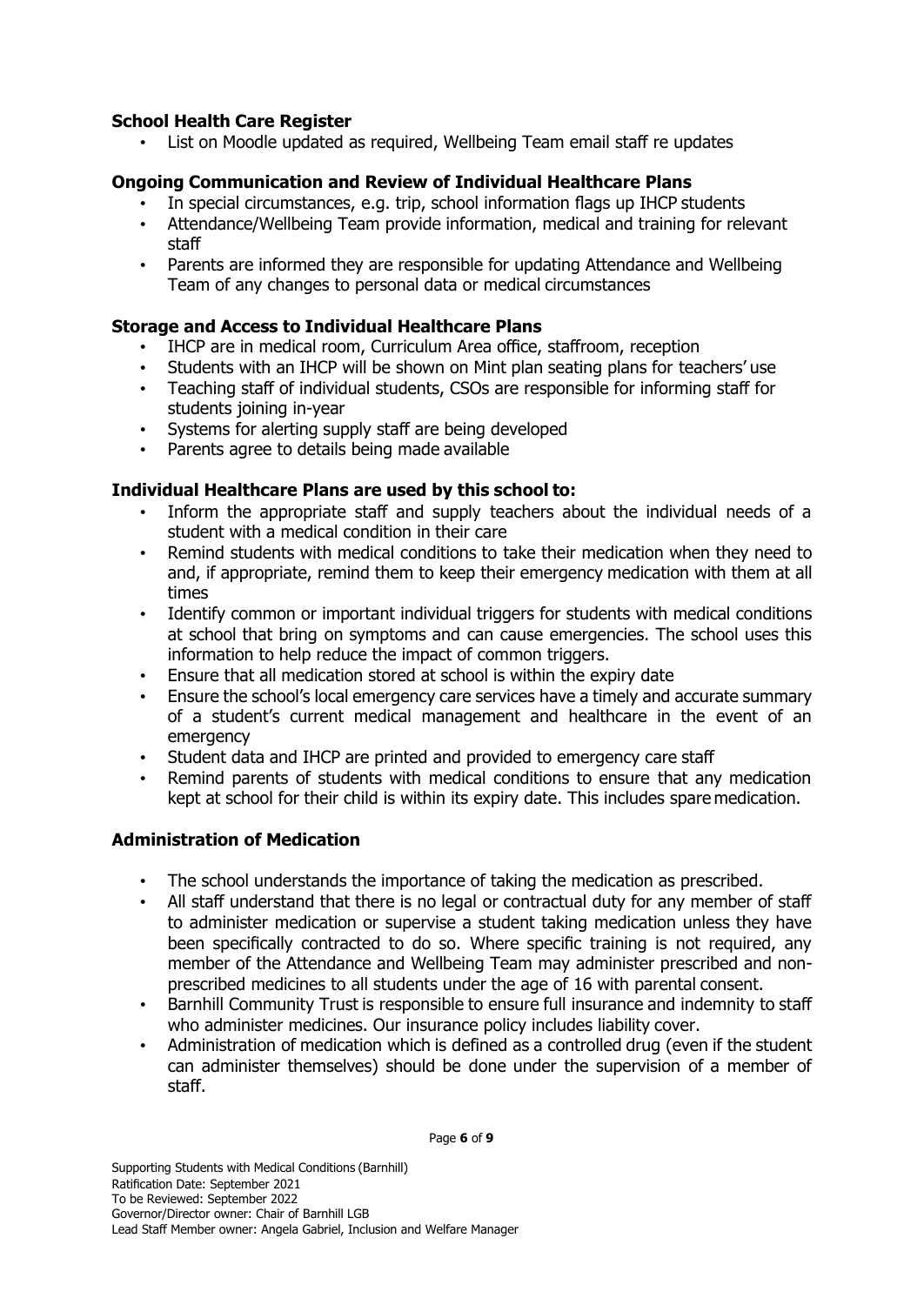# **Storage of Medication**

### **Safe storage – emergency medication (EpiPens)**

- a) Emergency medication is readily available to students who require it at all times during the school day. If the emergency medication is a controlled drug and needs to be locked up, the keys are readily available. Attendance and Wellbeing Team have keys and spares are kept by the Head's PA.
- b) All students carry their own EpiPens at all times and a spare kept in the medical room.
- c) Students are reminded to carry their emergency medication with them.

### **Safe storage – non-emergency medication**

- a) All non-emergency medication is kept in a lockable cupboard in the medical room.
- b) Students with medical conditions know where their medication is stored and how to access it.
- c) Staff ensure that medication is only accessible to those for whom it is prescribed.

## **Safe storage – general**

- a) Medical Lead in the Attendance and Wellbeing Team ensures the correct storage of medication at school.
- b) Three times a year the Medical Lead in the Attendance and Wellbeing Team checks the expiry dates for all medication at school.
- c) The Medical Lead in the Attendance and Wellbeing Team along with the parents of students with medical conditions, ensures that all emergency and non-emergency medication brought into school is clearly labelled with the student's name, the name and dose of medication and the frequency of the dose. This includes all medication that students carry themselves.
- d) Some medication may need to be refrigerated. All refrigerated medication is stored in an airtight container and is clearly labelled. This is in a secure area, inaccessible to unsupervised students.
- e) It is the parent's responsibility to ensure new and in date medication comes into school on the first day of the new academic year.

#### **Disposal**

- A sharps box is used for 'sharp' objects
- Medication is returned to the local pharmacy
- Hand gel is available

#### **Record Keeping**

- Parents are sent a data/medical form at the start of the school year to ask about medical conditions
- IHCP are sent annually to parents and consent forms for medication in September
- Logging takes place and records are printed and monitored by Attendance Officer

#### **In an Emergency**

Relevant staff understand and are updated in what to do in an emergency for the most common serious medical conditions at this school.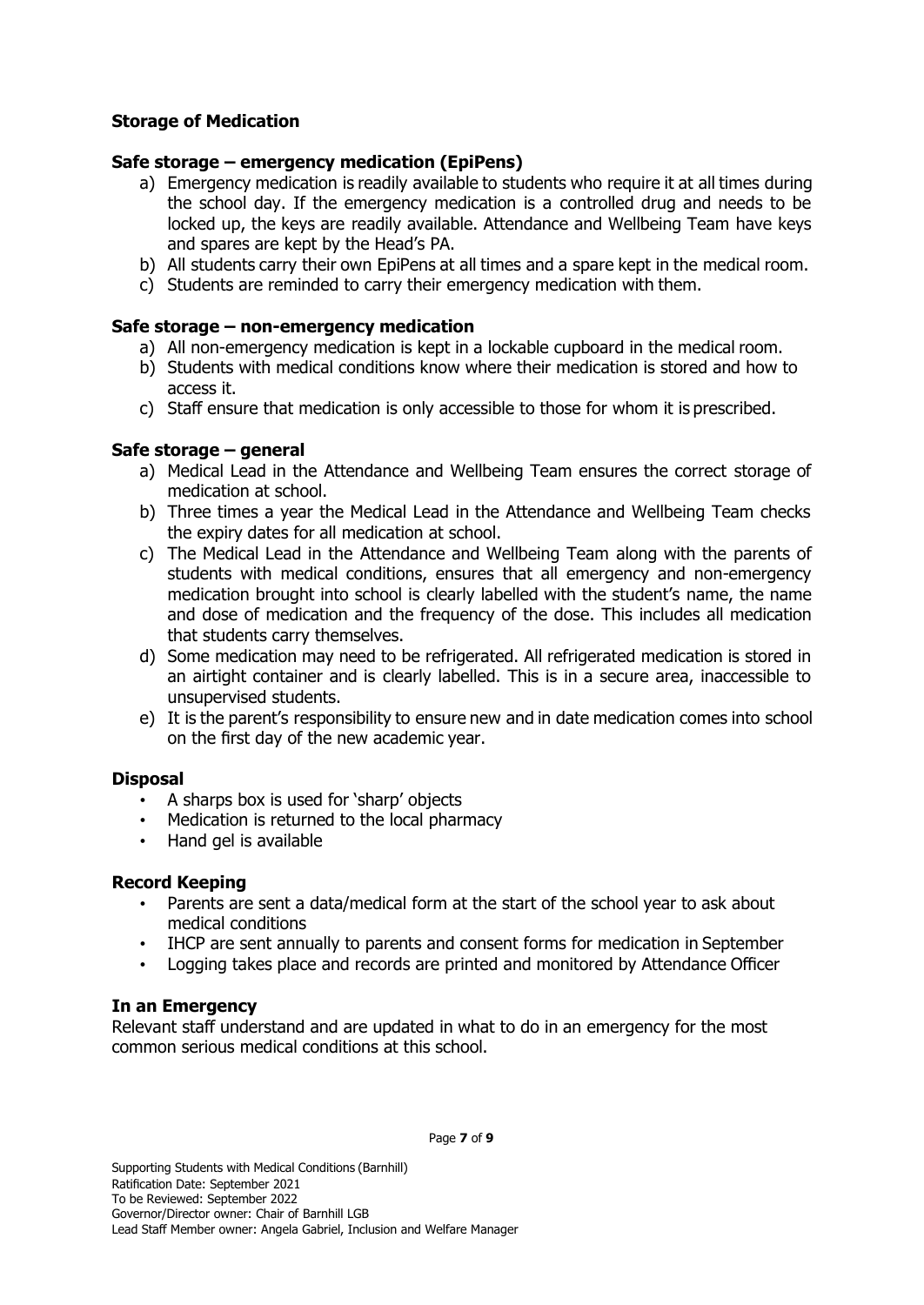- In an emergency situation school staff are required under common law duty of care to act like any reasonably prudent parent/carer. **This may include administering medication.**
- Staff involved in home-to-school transport under the responsibility of the local authority area also kept up-to-date about a child or young person's medical needs via the Individual Healthcare Plan.
- Training takes place annually and dependent on need for groups of staff.
- This school uses Individual Healthcare Plans to inform the appropriate staff (including supply teachers and support staff) of students with complex health needs in their care who may need emergency help.
- IHCP is printed and information of student's circumstances are given to relevant staff. A copy of the IHCP is in student files.
- If a student needs to be taken to hospital, a member of staff will accompany them and will stay with them until a parent arrives. This school will try to ensure that the staff member will be one the student knows. The staff member concerned should inform the Operations Manager and/or member of Senior Leadership Team.
- All students with medical conditions should have easy access to their emergency medication. Items such as inhalers and EpiPens are held by the student who must take the responsibility to have it to hand at all times.
- Students are encouraged to administer their own emergency medication (e.g. EpiPen) where possible and should carry it with them at all times unless it is a controlled drug as defined in the Misuse of Drugs Act 1971. This also applies to any off-site or residential visits.
- Students are encouraged to keep spare supplies of emergency medication in the Medical Room.
- Changes to procedure in terms of provision of emergency asthma inhalers are being discussed from the Department of Health.
- For off-site activities, such as visits, holidays and other school activities outside of normal timetable hours, a risk assessment is undertaken to ensure students needing medication still have access and a staff member is named as the responsible lead. The risk assessment also helps to identify any reasonable adjustments that need to be made. Asthma awareness training is given to responsible lead prior to trip.

#### **Unacceptable Practice**

Our staff recognise that it is not acceptable practice to:

- Prevent children from easily accessing their inhalers and medication and administering their medication when and where necessary.
- Assume that every child with the same condition requires the same treatment.
- Ignore the views of the child or their parents; or ignore medical evidence or opinion (although this may be challenged).
- Send children with medical conditions home frequently or prevent them from staying for normal school activities, including lunch, unless this is specified in their Individual Healthcare Plans.
- If the child becomes ill, send them to the school office or medical room unaccompanied or with someone unsuitable.
- Penalise children for their attendance record if their absences are related to their medical condition e.g. hospital appointments.
- Prevent students from drinking, eating or taking toilet or other breaks whenever they need to in order to manage their medical conditioneffectively.

Page **8** of **9**